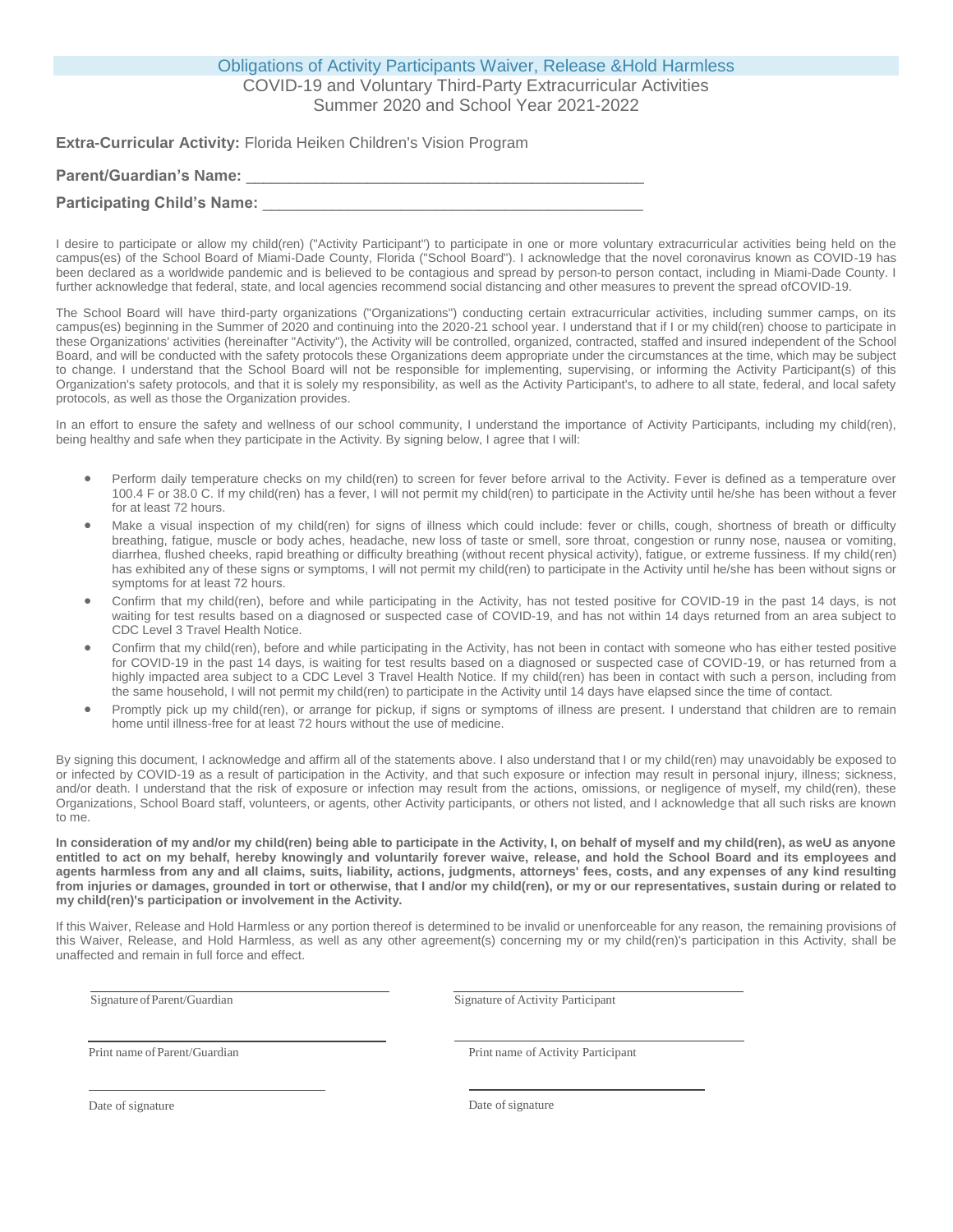### **Actividad Extra-Curricular:** Florida Heiken Children's Vision Program

### **Nombre del Padre de Familia/Tutor:**

## **Nombre del / de los Niño(s) que Participan:**

Deseo participar o permitir que mi(s) hijo(s) ("Participante de la Actividad") participen en una o más actividades extracurriculares voluntarias que se llevan a cabo en el/los recinto(s) de la Junta Escolar del Condado Miami-Dade, Florida ("Junta Escolar"). Reconozco que el nuevo coronavirus conocido como COVID-19 ha sido declarado una pandemia mundial y se cree que es contagioso y se contagia por contacto de persona a persona, incluso en el Condado Miami-Dade. Además, reconozco que las agencias federales, estatales y locales recomiendan el distanciamiento social y otras medidas para prevenir la propagación del COVID-19.

La Junta Escolar tendrá organizaciones de terceros ("Organizaciones") que llevarán a cabo ciertas actividades extracurriculares, incluidos los campamentos de verano, en su(s) recinto(s) a partir del verano del 2020 y continuarán hasta el curso escolar del 2020-21. Entiendo que si yo o mi(s) hijo(s) eligen participar en las actividades de estas Organizaciones (en adelante, "Actividad"), la Actividad será controlada, organizada, contratada, dotada de personal y asegurada independientemente de la Junta Escolar, y se llevara a cabo con los protocolos de seguridad que estas organizaciones consideran apropiados según las circunstancias del momento, que pueden estar sujetos a cambios. Entiendo que la Junta Escolar no será responsable de implementar, supervisar o informar a los Participantes de la Actividad de los protocolos de seguridad de esta Organización, y que es mi exclusiva responsabilidad, así como la del Participante de la Actividad, cumplir con todos los protocolos de seguridad estatales, federales y locales, así como los que proporciona la Organización.

En un esfuerzo por asegurar la seguridad y el bienestar de nuestra comunidad escolar, entiendo la importancia de que los Participantes de la Actividad, incluido(s) mi(s) hijo(s), estén sanos y seguros cuando participen en la Actividad. Al finar a continuación, acepto que yo:

- Realizaré controles diarios de temperatura en mi(s) hijo(s) para detectar fiebre antes de llegar a la Actividad. La fiebre se define como una temperatura superior a 100.4 F o 38.0 C. Si mi(s) hijo(s) tiene(n) fiebre, no permitiré que participe(n) en la Actividad hasta que haya(n) estado sin fiebre durante al menos 72 horas.
- Haré una inspección visual de mi(s) hijo(s) en busca de signos de enfermedad que podrían incluir: fiebre o escalofríos, tos, falta de aire o dificultad para respirar, fatiga, dolores musculares o corporales, dolor de cabeza, nueva perdida de sabor u olfato, dolor de garganta, congestión o secreción nasal, nauseas o vómitos, diarrea, mejillas sonrojadas, respiración rápida o dificultad para respirar (sin actividad física reciente), fatiga o irritabilidad extrema. Si mi(s) hijo(s) ha(n) exhibido alguno de estos signos o síntomas, no permitiré que participe(n) en la Actividad hasta que no haya(n) estado sin signos o síntomas durante al menos 72 horas.
- Confirmaré que mi(s) hijo(s), antes y durante su participación en la Actividad, no ha(n) dado positivo por COVID-19 en los últimos 14 días, no está(n) esperando los resultados de la prueba basados en un caso diagnosticado o sospechoso de COVID-19, y no ha(n) regresado dentro de los 14 días de un área sujeta al Aviso de Salud de Viaje de Nivel 3 de los CDC.
- Confirmaré que mi(s) hijo(s), antes y durante su participación en la Actividad, no ha(n) estado en contacto con alguien que haya dado positivo por COVID-19 en los últimos 14 días, este esperando los resultados de la prueba en función de un caso diagnosticado o sospechoso de COVID-19, o ha(n) regresado de un área altamente impactada sujeta a un Aviso de Salud de Viaje de Nivel 3 de los CDC. Si mi(s) hijo(s) ha(n) estado en contacto con dicha persona, incluso del mismo hogar, no permitiré que mi(s) hijo(s) participen en la Actividad hasta que hayan transcurrido 14 días desde el momento del contacto.
- Recogeré inmediatamente a mi(s) hijo(s), o hare arreglos para que lo(s) recojan, si hay signos o síntomas de enfermedad. Entiendo que los niños deben permanecer en casa hasta que estén libres de enfermedades durante al menos 72 horas sin el uso de medicamentos.

Al firmar este documento, reconozco y afirmo todas las declaraciones anteriores. También entiendo que yo o mi(s) hijo(s) podemos estar expuestos o infectados inevitablemente por COVID-19 como resultado de la participación en la Actividad, y que dicha exposición o infección puede provocar lesiones personales, enfermedades, y/o muerte. Entiendo que el riesgo de exposición o infección puede ser el resultado de acciones, omisiones o negligencia por parte de mí, mis hijos, estas Organizaciones, el personal de la Junta Escolar, voluntarios o agentes, otros participantes de la Actividad u otros que no figuran en la lista, y Reconozco que todos estos riesgos son conocidos por mí.

**Teniendo en cuenta que yo y/o mi(s) hijo(s) podemos participar en la Actividad, yo, en mi nombre y el de mi(s) hijo(s), así como cualquier persona que tenga derecho a actuar en mi nombre, por este medio renuncio consciente y voluntariamente para siempre, exonero y eximo de responsabilidad a la Junta Escolar y a sus empleados y agentes de todos y cada uno de los reclamos, demandas, responsabilidades, acciones, juicios, honorarios de abogados, costos y cualquier gasto de cualquier tipo que resulte de lesiones o daños, basado en agravio u otros, yo y/o mi(s) hijo(s), o mi o nuestros representantes, sostenemos durante o relacionados con la participación de mi(s) hijo(s) en la Actividad.**

Si se determina que esta Exención o cualquier parte de la misma es invalida o inaplicable por algún motivo, las disposiciones restantes de esta Exención, así como cual(es) quier(a) otro(s) acuerdo(s) relacionado con mi participación o la de mi(s) hijo(s) en esta Actividad no se verá afectada y permanecerá en pleno vigor y efecto.

Firma del Padre de Familia *I* Tutor Firma del Participante de la Actividad

Nombre Escrito del Padre de Familia *I*Tutor Nombre Escrito del Participante de la Actividad

Fecha de la firma Pecha de la firma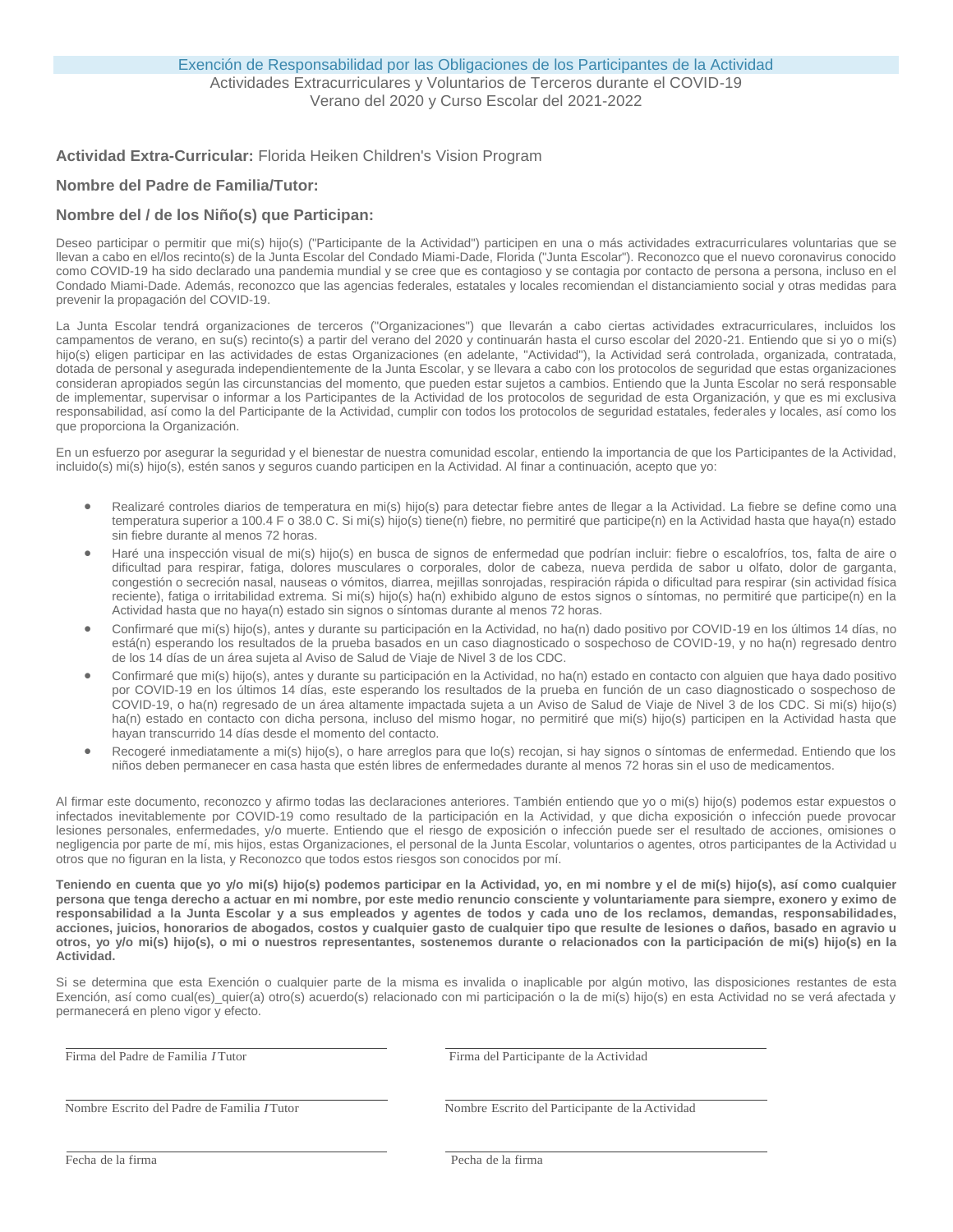**Aktivite Andeyò Orè Lekòl:** Florida Heiken Children's Vision Program

## Non Paran/Gadyen:

# Non Timoun ki Ap Patisipe a(vo):

Mwen vle patisipe oubyen pèmèt pitit mwen (Patisipan nan Aktivite) a patisipe nan youn oubyen plis aktivite volontè andeyò orè lekòl ki fèt sou kanpous Komisyon Konsèy Lekòl Miami-Dade County, Florid ("Komisyon Konsèy Lekòl"). Mwen rekonèt nouvo 'coronavirus' yo rele COVID-19 la, yo deklare li kòm yon pandemi, yo kwe li kontajye e moun ka transmet li bay moun, nan zon tankou Miami-Dade County. Anplis, mwen rekonèt ajans federal, eta ak lokal yo rekòmande distans sosyal ak lòt mezi pou fè prevansyon kont pwopagasyon COVID-19 la.

Komisyon Konsèy Lekòl la ap gen òganizasyon ("Òganizasyon") endepandan ki ap òganize kèk aktivite andeyò orè lekòl, tankou kan ete, sou kanpous Ii yo, kòmanse nan Ete 2020 an e yo ap kontinye nan ane lekòl 2020-2021 an. Mwen konprann si mwen menm òubyen pitit mwen chwazi patisipe nan aktivite Òganizasyon sa yo, (yo rele "Aktivite"), yo ap kontwole, oganize, kontrakte, ofri pesonel pou Aktivite a endepandamman de Kornisyon Konsèy Lekòl la, e yo ap fè li selon pwotokòl sekirite Òganizasyon yo, yo jije ki apwopriye selon sikonstans moman an, ki kapab chanje. Mwen konprann Komisyon Konsèy Lekòl la pap responsab pou enplemantasyon, sipèvizyon, oubyen enfòmasyon pou Patisipan nan Aktivite a konsènan pwotokòl sekirite Òganizasyon sa a, e se responsablite pa rowen sèlman, ansanm ak Patisipan nan Aktivite a, pou n suiv tout pwotokòl sekirite eta, federal, ak lokal yo, ansanm ak pwotokòl Òganizasyon an ofri.

Nan yon efò pou asire sekirite ak byennèt kominote lekòl nou an, mwen konprann enpòtans Patisipan nan Aktivite yo, tankou pitit mwen yo, pou yo ansante e ansekirite pandan y ap patisipe nan Aktivite a. Nan siyen anba a, mwen dakò mwen ap:

- Tcheke tanperati pitit mwen chak jou pou fè depistaj lafyèv avan yo rive nan Aktivite a. Yo defini lafyèv kòm yon tanperati kidepase 100.4 F oubyen 38.0 C. Si pitit mwen gen lafyèv, mwen pap pèmèt li patisipe nan Aktivite a jiskaske lafyèv la.tonbe pou omwen 72 èdtan.
- Fè yon enspeksyon vizyèl sou pitit mwen pou detekte siy maladi tankou: lafyèv oubyen frison, grip, souf kout oubyen difikilte pou respire, fatig, doulè nan rnisk oubyen nan kò, tèt fè mal, nouvo pèt gou oubyen abilite pou pran sant, gòj fe mal, nen bouche oubyen nen koule, noze oubyen vomisroan, dyare, woujisman nan vizaj, respirasyon rapid oubyen difikilte pou respire (san ou pa sot fè okenn aktivite), fatig, oubyen ajitasyon ekstrèm. Si pitit mwen prezante youn nan siy oubyen sentòm sa yo, mwen pap pèmèt li patisipe nan Aktivite a jiskaske li pa gen okenn siy oubyen sentòm pou omwen 72 èdtan.
- Konfime pitit mwen, avan e pandan y ap patisipe nan Aktivite a, pa t teste pozitif pandan 14 dènye jou yo, Iipa gen rezilta egzamen l ap tann baze sou dyagnostik oubyen ka sispèk COVID-19, e nan espas 14 jou li pa t retounen sot nan yon zòn ki nan lis CDC sou Notifikasyon Sante Nivo 3 pou Moun k Ap Vwayaje.
- Konfime pitit mwen, avan e pandan y ap patisipe nan Aktivite a, pa t an kontak avèk yon moun ki te oubyen teste pozitif pou COVID-19 nan 14 dènye jou yo, ap tann baze sou dyagnostik oubyen ka sispèk COVID-19, e nan espas 14jou li pa t retounen sot nan yon zòn ki trè afekte e ki nan lis CDC sou Notifikasyon Sante Nivo 3 pou Moun k Ap Vwayaje. Si pitit mwen te an kontak avek yon moun, ki gen ladan moun ki nan menm kay la, mwen pap pèmèt 1i patisipe nan Aktivite a jiskaske 14jou fin pase depi lè kontak la te fèt.
- Rapidman al chèche pitit mwen, oubyen fè aranjman pou yon moun vin chèche li, si li prezante siy oubyen sentòm maladi a. Mwen konprann pitit rowen dwe rete lakay jiskaske li pa roalad pou omwen 72 edtan san li pa pran medikaman.

Nan siyen dokiman sa a, rowen rekonèt e mwen konfime tout deklarasyon kianwo yo. Mwen konprann tou pitit mwen kapab ekspoze oubyen enfekte ak COVID-19 yon fason lipa ka evite akoz li ap patisipe nan Aktivite a, e lefètke li ekspoze oubyen li enfekte, sa ka lakoz blesi pèsonèl, maladi e/oubyen lanmo. Mwen konprann risk pou pitit mwen ekspoze oubyen enfekte kapab se rezilta aksyon, omisyon, oubyen neglijans mwen menm, pitit mwen oubyen Òganizasyon sa yo anplwaye Komisyon Konsèy Lekòl la, volontè, oubyen ajan, lòt patisipan nan Aktivite a, oubyen lòt moun ki pa nan lis la, e mwen rekonèt rowen okouran risk sa yo egziste.

**Lè mwen konsidere pitit mwen kapab patisipe nan Aktivite a, mwen menm, nan non pa mwen e nan non pitit mwen, ansanm ak nenpòt moun ki gen dwa pou I aji nan non mwen, nan dokiman sa a, mwen volontèman e kosyamman dispanse, libere e mwen dechaje Komisyon Konsèy Lekòl la pou toutan de tout reklamasyon, pousuit nan lajistis, responsablite, aksyon, jijman, frè avoka, frè, ak nenpòt depans sou kèlkeswa fom nan ki ka soti nan blesi oubyen domaj, baze sou responsablite ou non, mwen menm e/oubyen pitit mwen, reprezantan mwen oubyen reprezantan yo, viktim pandan oubyen anrapò ak patisipasyon oubyen enplikasyon pitit mwen nan aktivite a.**

Si yo detèmine Dispans, Liberasyon, Dechajman Responsablite sa a oubyen kèlkeswa pòsyon ki ladan envalid oubyen inaplikab pou kèlkeswa rezon an, pwovizyon kirete nan Dispans, Liberasyon, Dechajman Responsablite sa a, ansamn ak kèlkeswa lòt akò konsènan patisipasyon rowen memn oubyen pitit mwen nan Aktivite sa a, pa ta dwe afekte e yo ta dwe kenbe tout fòs ak efè yo.

Siyati Paran/Gadyen Siyati Patisipan nan Aktivite a

Enprime Non Paran/Gadyen Enprime Non Patisipan nan Aktivite a

Dat Siyati a Dat Siyati a